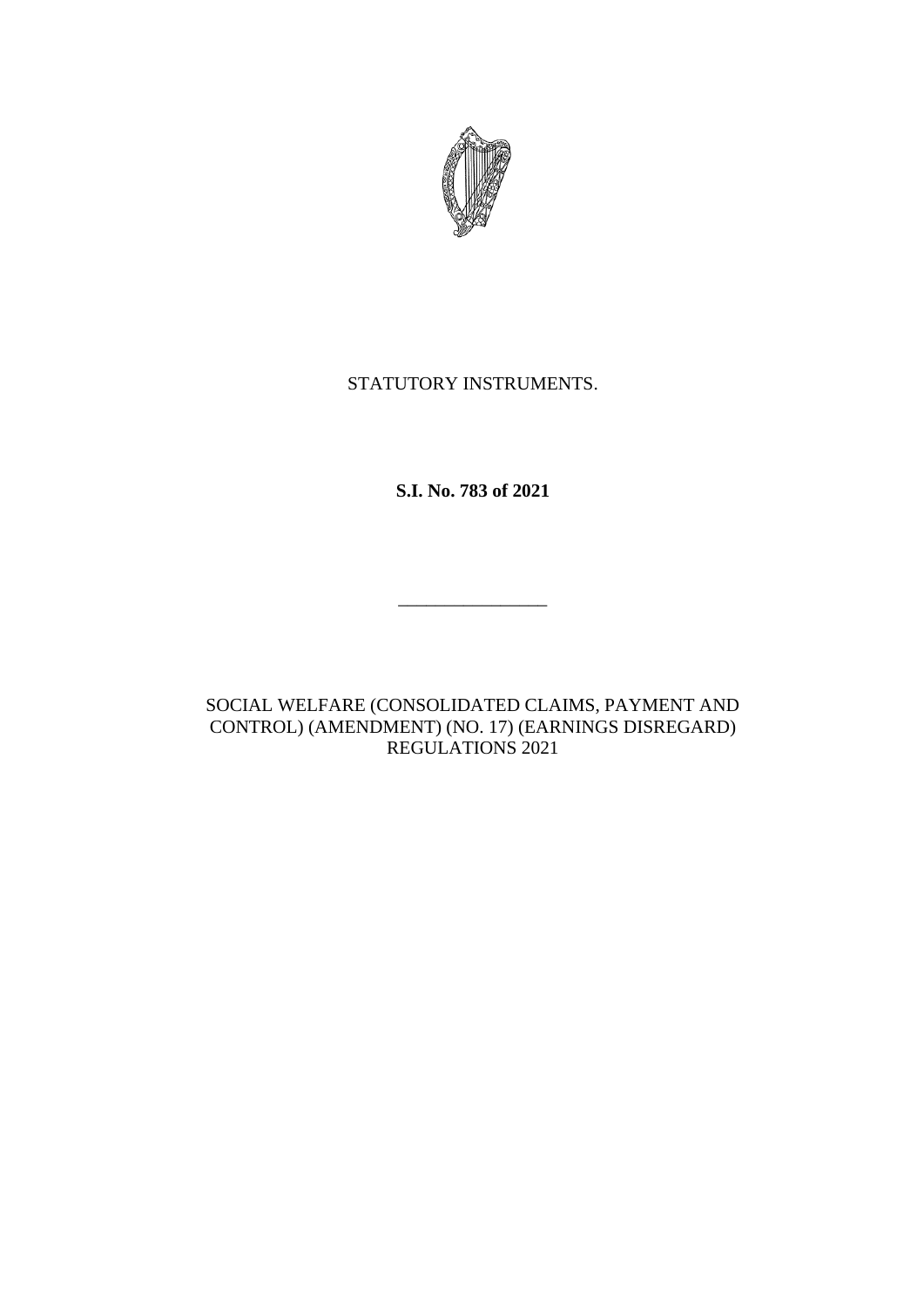# S.I. No. 783 of 2021

# SOCIAL WELFARE (CONSOLIDATED CLAIMS, PAYMENT AND CONTROL) (AMENDMENT) (NO. 17) (EARNINGS DISREGARD) REGULATIONS 2021

I, HEATHER HUMPHREYS, Minister for Social Protection, in exercise of the powers conferred on me by sections 4 (as adapted by the Employment Affairs and Social Protection (Alteration of Name of Department and Title of Minister) Order 2020 (S.I. No. 447 of 2020)) and 100(3), and by Rule 1(2)(b)(viii) of Part 2 of Schedule 3, Rule 1(2)(b)(x) of Part 5 of Schedule 5 and Rule 1(5) of Part 5 of Schedule 3 to the Social Welfare Consolidation Act 2005 (No. 26 of 2005) hereby make the following Regulations:

## **Citation and construction**

1. (1) These Regulations may be cited as the Social Welfare (Consolidated Claims, Payment and Control) (Amendment) (No. 17) (Earnings Disregard) Regulations 2021.

(2) These Regulations and the Social Welfare (Consolidated Claims, Payment and Control) Regulations 2007 to 2021 shall be construed together as one and may be cited together as the Social Welfare (Consolidated Claims, Payments and Control) Regulations 2007 to 2021.

#### **Definitions**

2. In these Regulations—

"Principal Regulations" means the Social Welfare Consolidated Claims Payments and Control Regulations 2007;

"Regulations of 2008" means the Social Welfare (Consolidated Claims, Payments and Control) (Amendment) (Carer's Income Disregard) Regulations 2008 (S.I. No. 75 of 2008).

#### **Commencement**

3. These Regulations come into operation in so far as they relate to carer's benefit and carer's allowance, on 2 June 2022.

#### **Earnings disregard**

- 4. The Principal Regulations are amended—
	- (*a*) in article 57 (amended by article 4 of the Regulations of 2008)
		- (i) by the substitution of " $\epsilon$ 350.00" for " $\epsilon$ 332.50" in each place that it occurs, and
		- (ii) in sub-article  $(5)(a)$  by the substitution of "Regulation 31 of the Income Tax (Employments) Regulations 2018 (S.I. No.

*Notice of the making of this Statutory Instrument was published in "Iris Oifigiúil" of* 8*th April,* 2022*.*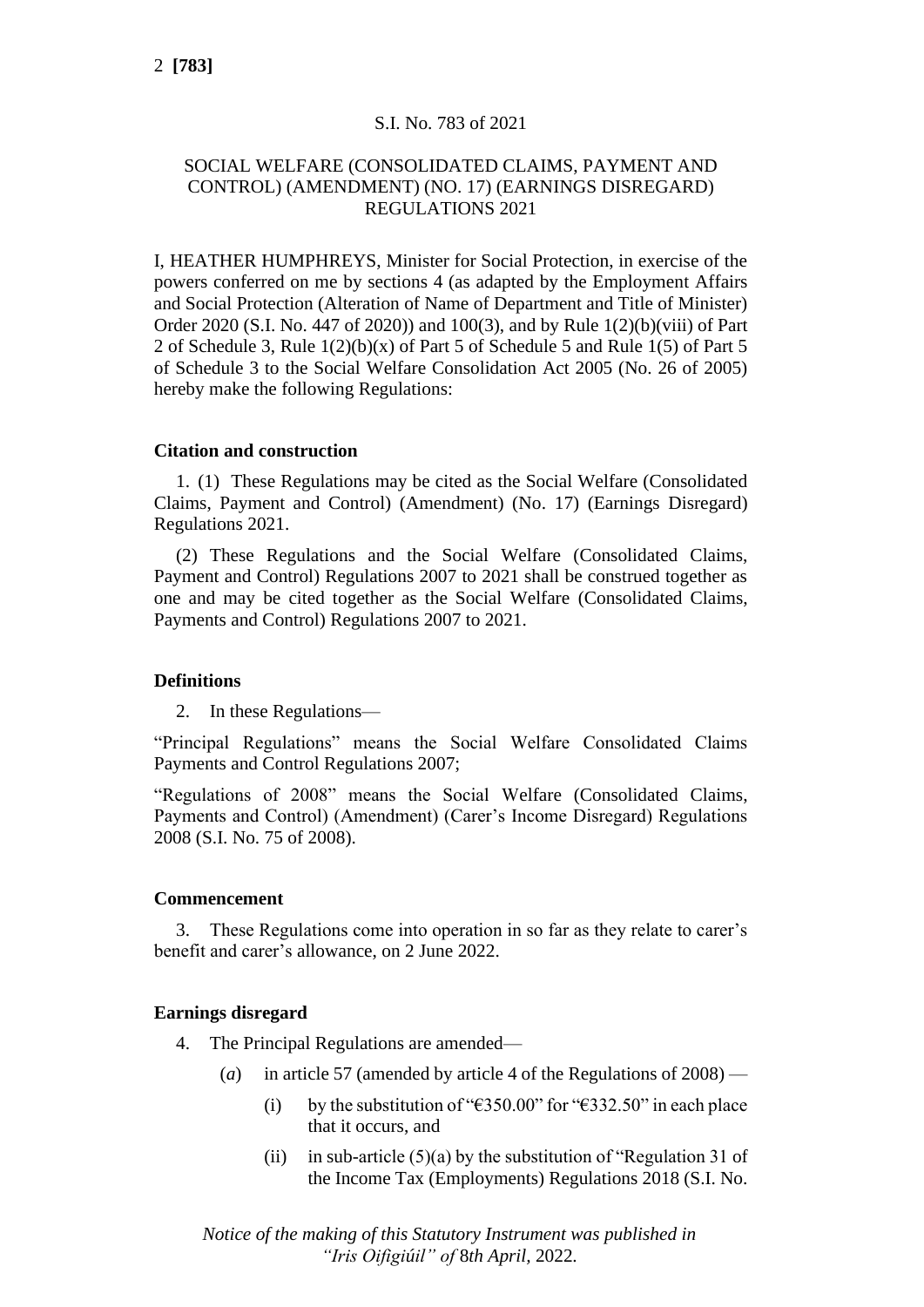345 of 2018)" for "Regulations 41 and 42 of the Income Tax (Employments) (Consolidation) Regulations 2001 (S.I. No. 559 of 2001)".

- (*b*) in article 144 (amended by article 4 of the Regulations of 2008)—
	- (i) in paragraph (a), by the substitution of " $E350$ " for "€332.50", and
	- (ii) in paragraph (b), by the substitution of " $\epsilon$ 750" for " $\epsilon$ 665",
- (*c*) by the substitution of the following article for article 147:

#### **"Earnings disregard – disability allowance**

"147 (1) For the purposes of Rule  $1(2)(b)(viii)$  of Part 2 of Schedule 3 to the Principal Act, in calculating the value of any weekly earnings derived by a claimant for each week in respect of which he or she is engaged in employment or self-employment, the following amounts shall be disregarded:

- (*a*) any allowable contribution referred to in Regulation 31 of the Income Tax (Employments) Regulations 2018 (S.I. No. 345 of 2018),
- (*b*) any contributions payable under section 13(2)(b) and regulations made under section 14 or section 21,
- (*c*) any payment to a trade union,
- (*d*) the first  $\epsilon$ 140 of earnings from employment or selfemployment, and
- (*e*) where the claimant's weekly earnings exceed the aggregate of the amounts calculated in accordance with paragraphs  $(a)$ ,  $(b)$ ,  $(c)$  and  $(d)$ , half the weekly earnings in excess of that aggregate amount below €350.

(2) For the purposes of this article, for any period after 30 May 2022, paragraph (e) of sub-article (1) shall be read as if "€375" were substituted for "€350".'.

(*d*) by the substitution of the following article for article 150:

#### **"Earnings disregard – blind pension**

 $150(1)(a)$  For the purposes of Rule  $1(2)(b)(x)$  of Part 5 of Schedule 3 to the Principal Act, in calculating the value of any weekly earnings derived by a claimant for each week in respect of which he or she is engaged in employment or self-employment, the following amounts shall be disregarded:

- (*a*) any allowable contribution referred to in Regulation 31 of the Income Tax (Employments) Regulations 2018 (S.I. No. 345 of 2018),
- (*b*) any contributions payable under section 13(2)(b) and regulations made under section 14 or section 21,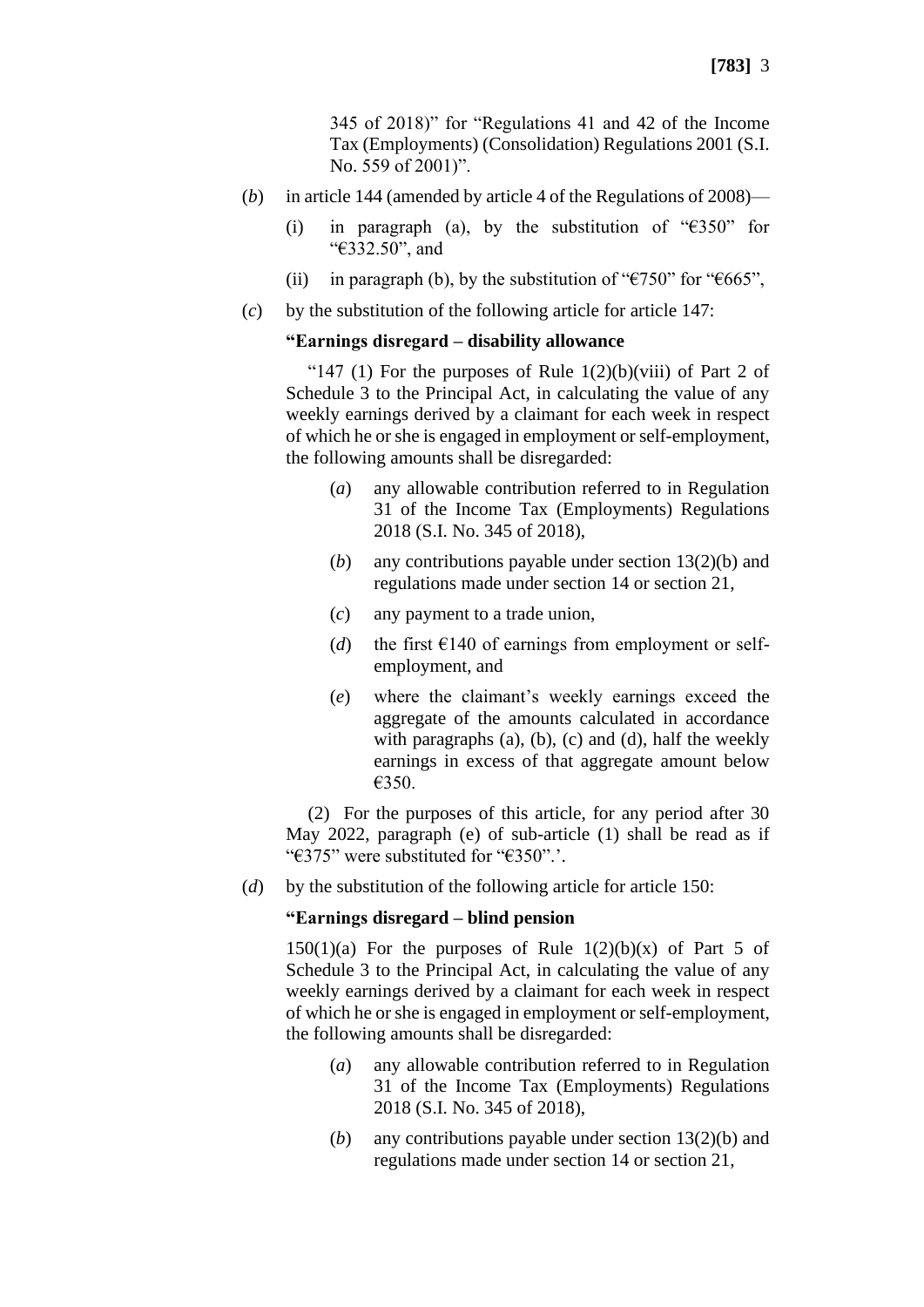4 **[783]**

- (*c*) any payment to a trade union,
- (*d*) the first  $\epsilon$ 140 of earnings from employment or selfemployment, and
- (*e*) where the claimant's weekly earnings exceed the aggregate of the amounts calculated in accordance with paragraphs (a), (b), (c) and (d), half the weekly earnings in excess of that aggregate amount below €350.

(2) For the purposes of this article, for any period after 30 May 2022, paragraph (e) of sub-article (1) shall be read as if "€375" were substituted for "€350".'.



GIVEN under my Official Seal, 14 December, 2021.

HEATHER HUMPHREYS, Minister for Social Protection.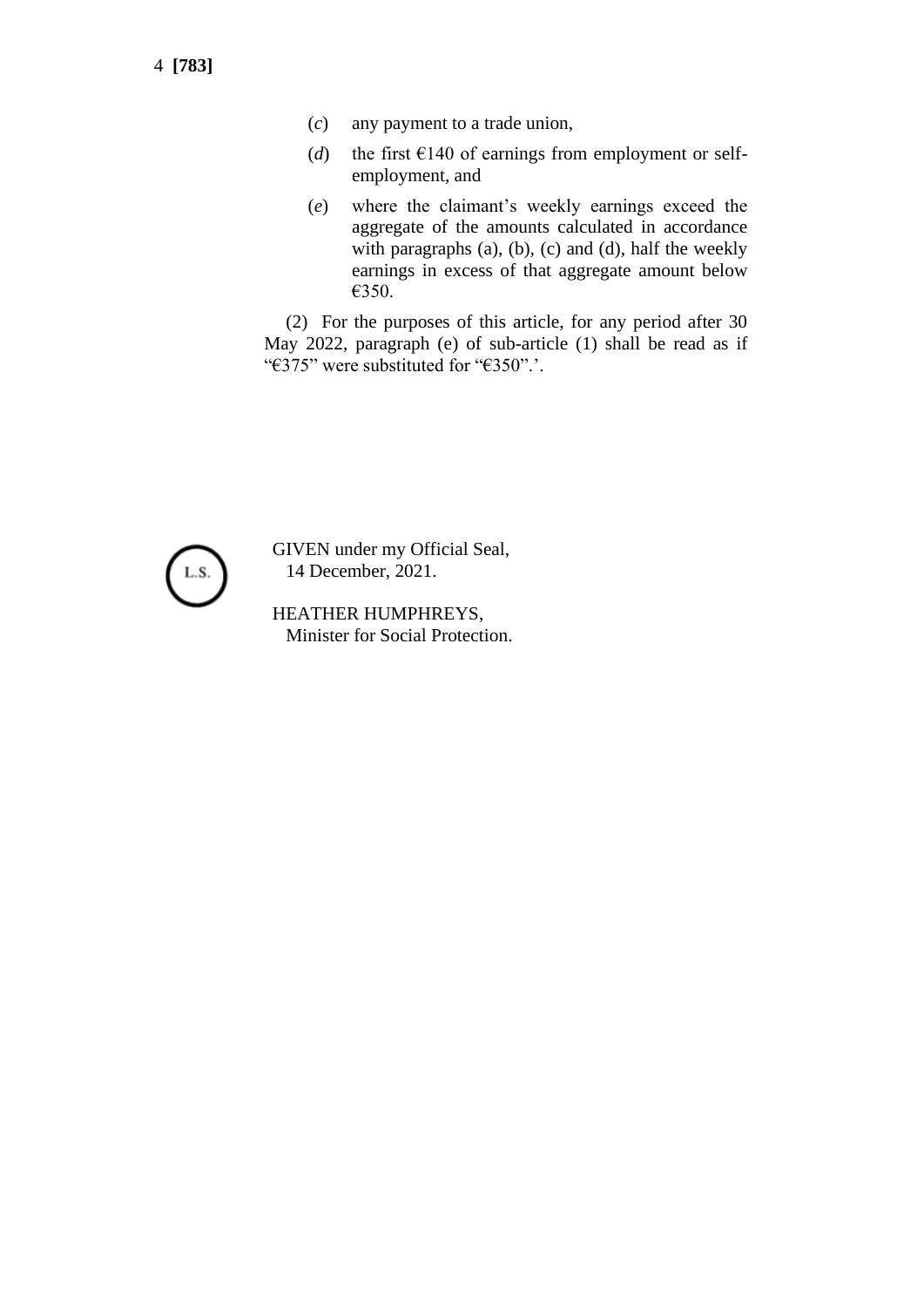#### EXPLANATORY NOTE

## (*This note is not part of the Instrument and does not purport to be a legal interpretation*.)

These Regulations provide for increases in the earning disregards for Carer's Benefit, Carer's Allowance, Disability Allowance and Blind Pension arising from Budget 22.

In the case of Carer's Benefit, the weekly earnings disregard is being increased from  $\text{\textsterling}332.50$  to  $\text{\textsterling}350.00$  with effect from 2 June 2022.

Similarly, in the case of Carer's Allowance, the weekly earnings disregard is being increased from  $\epsilon$ 332.50 to  $\epsilon$ 350.00 for a single person and  $\epsilon$ 665 to  $\epsilon$ 750 for a couple. This will take effect from 2 June 2022.

The Regulations also provide for an increase in the earnings disregard for claimants of Disability Allowance and Blind Pension. The earnings disregard in both cases is being increased to  $\epsilon$ 375 from 1 June 2022.